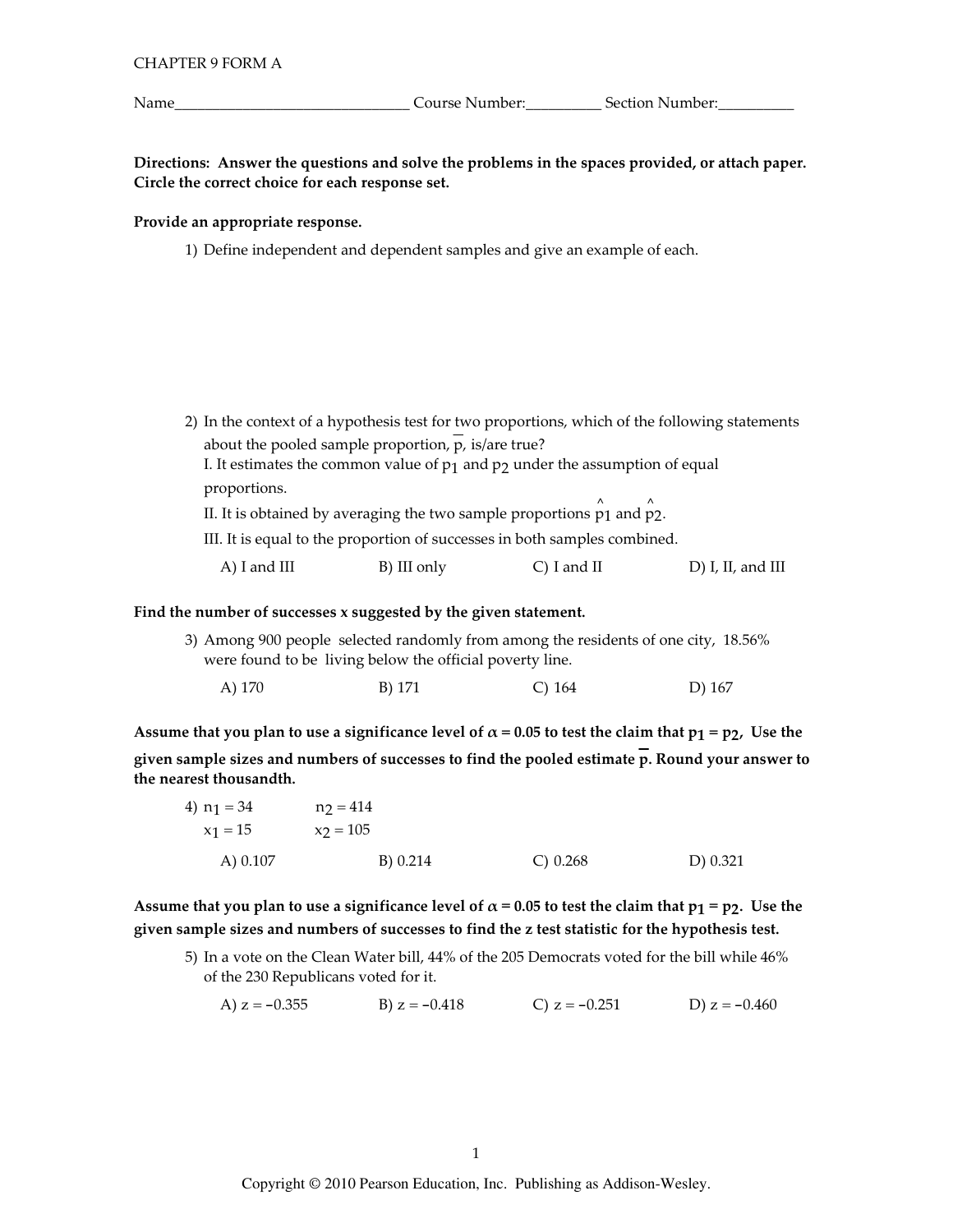## **CHAPTER 9 FORM A**

## Find the critical z value(s) for the given hypothesis test.

6) The table shows the number satisfied in their work in a sample of working adults with a college education and in a sample of working adults without a college education. Do the data provide sufficient evidence that a greater proportion of those with a college education are satisfied in their work? Assume that you plan to use a significance level of  $\alpha$  = 0.05 to test the claim that p<sub>1</sub> > p<sub>2</sub>. (Use computer software to answer the question.)

|                                | College Education | No College Education |
|--------------------------------|-------------------|----------------------|
| Number in sample               | 169               | 162                  |
| Number satisfied in their work | 74                | 68                   |
|                                |                   |                      |
| A) $z = -1.645$ ; yes          |                   | B) $z = 1.645$ ; no  |
| C) $z = \pm 1.96$ ; yes        |                   | D) $z = 1.96$ ; no   |

Assume that you plan to use a significance level of  $\alpha$  = 0.05 to test the claim that  $p_1 = p_2$ , Use the given sample sizes and numbers of successes to find the P-value for the hypothesis test.

| 7) $n_1 = 100$ | $n_2 = 140$ |              |             |
|----------------|-------------|--------------|-------------|
| $x_1 = 41$     | $x_2 = 35$  |              |             |
| A) $0.0021$    | B) 0.0086   | $C$ ) 0.4211 | D) $0.0512$ |

Use the traditional method to test the given hypothesis. Assume that the samples are independent and that they have been randomly selected

8) In a random sample of 500 people aged 20-24, 22% were smokers. In a random sample of 450 people aged 25-29, 14% were smokers. Test the claim that the proportion of smokers in the two age groups is the same. Use a significance level of 0.01.

#### Determine whether the samples are independent or dependent.

9) The effectiveness of a new headache medicine is tested by measuring the amount of time before the headache is cured for patients who use the medicine and another group of patients who use a placebo drug.

A) Independent samples

B) Dependent samples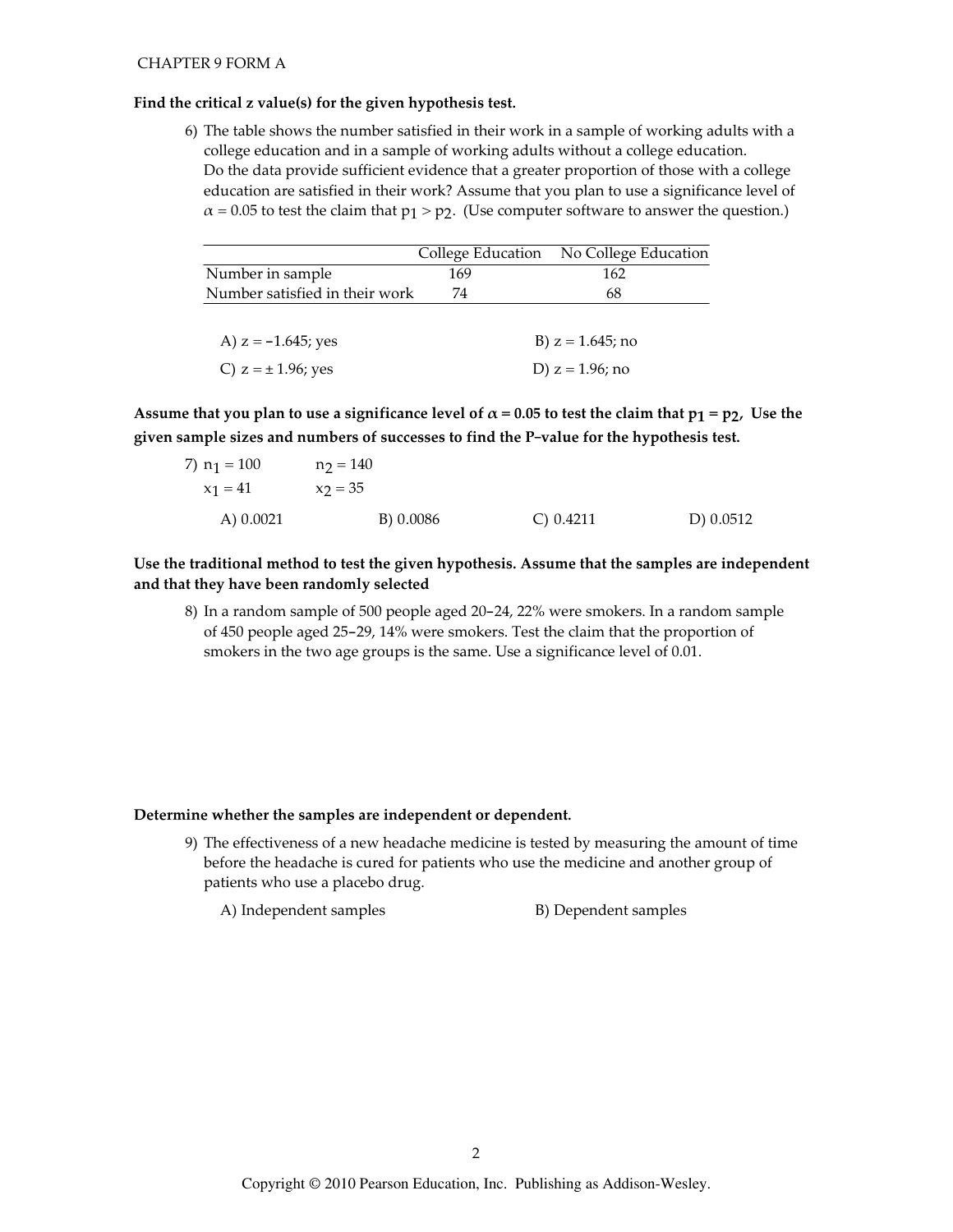## **CHAPTER 9 FORM A**

Test the indicated claim about the means of two populations. Assume that the two samples are independent simple random samples selected from normally distributed populations. Do not assume that the population standard deviations are equal. Use the traditional method or P-value method as indicated.

10) A researcher was interested in comparing the response times of two different cab companies. Companies A and B were each called at 50 randomly selected times. The calls to company A were made independently of the calls to company B. The response times for each call were recorded. The summary statistics were as follows:

|                    | Company A $\sim$ Company B |                    |
|--------------------|----------------------------|--------------------|
| Mean response time | 7.6 mins                   | $6.9 \text{ mins}$ |
| Standard deviation | $1.4 \text{ mins}$         | $1.7 \text{ mins}$ |

Use a 0.02 significance level to test the claim that the mean response time for company A is the same as the mean response time for company B. Use the P-value method of hypothesis testing.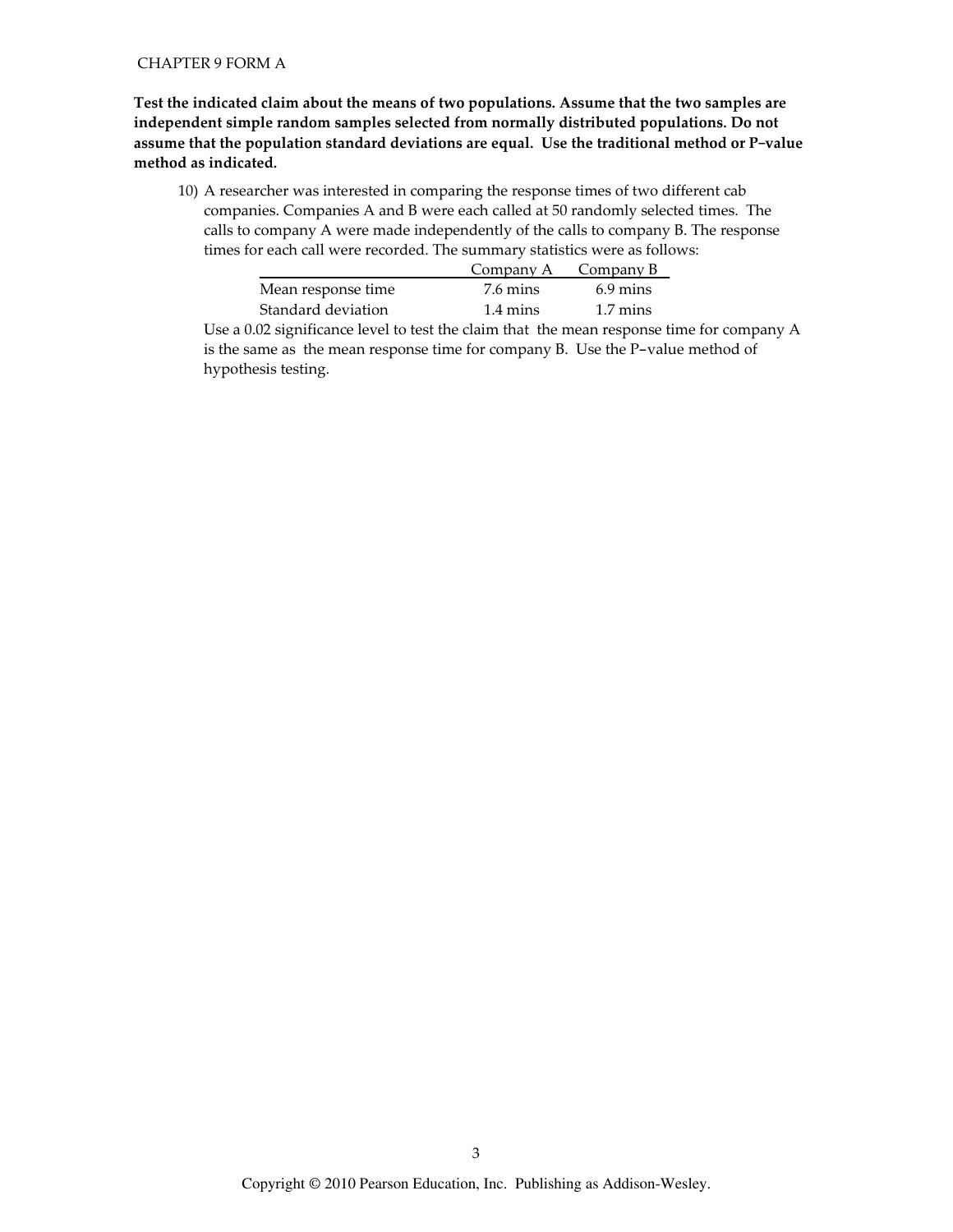#### State what the given confidence interval suggests about the two population means.

11) A researcher was interested in comparing the amount of time spent watching television by women and by men. Independent simple random samples of 14 women and 17 men were selected, and each person was asked how many hours he or she had watched television during the previous week. The summary statistics are as follows.

| Women                    | Men                      |
|--------------------------|--------------------------|
| $x_1 = 12.9 \text{ hrs}$ | $x_2 = 14.0 \text{ hrs}$ |
| $s_1 = 3.9 \text{ hrs}$  | $s_2 = 5.2 \text{ hrs}$  |
| $n_1 = 14$               | $n_2 = 17$               |

The following 99% confidence interval was obtained for  $\mu_1$  –  $\mu_2$ , the difference between the mean amount of time spent watching television for women and the mean amount of time spent watching television for men:  $-5.61$  hrs <  $\mu$ <sub>1</sub> -  $\mu$ <sub>2</sub> < 3.41 hrs.

What does the confidence interval suggest about the population means?

- A) The confidence interval includes only positive values which suggests that the mean amount of time spent watching television for women is larger than the mean amount of time spent watching television for men.
- B) The confidence interval limits include 0 which suggests that the two population means are unlikely to be equal. There appears to be a significant difference between the mean amount of time spent watching television for women and the mean amount of time spent watching television for men.
- C) The confidence interval limits include 0 which suggests that the two population means might be equal. There does not appear to be a significant difference between the mean amount of time spent watching television for women and the mean amount of time spent watching television for men.
- D) The confidence interval includes only negative values which suggests that the mean amount of time spent watching television for women is smaller than the mean amount of time spent watching television for men.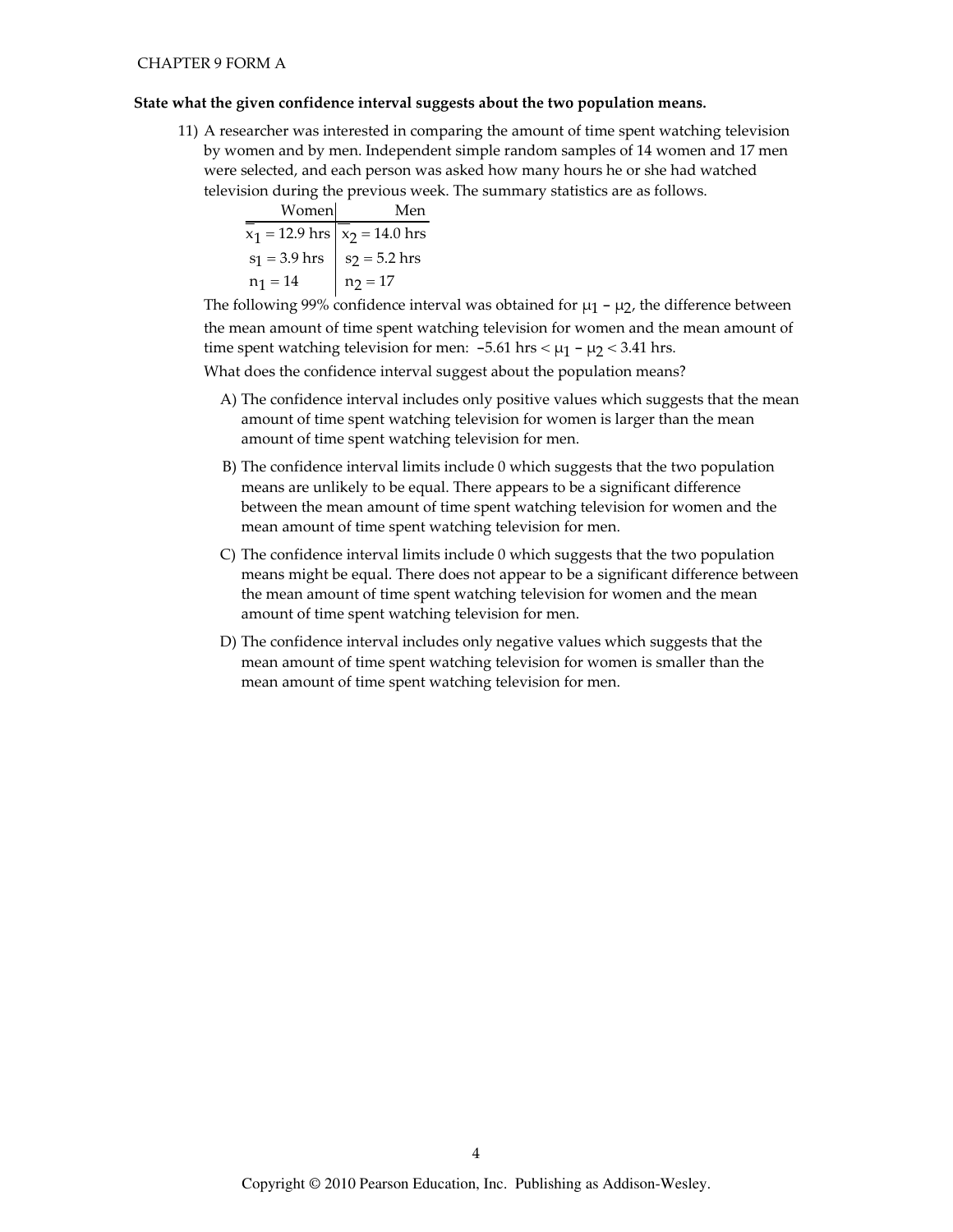Perform the indicated hypothesis test. Assume that the two samples are independent simple random samples selected from normally distributed populations. Also assume that the population standard deviations are equal ( $\sigma_1 = \sigma_2$ ), so that the standard error of the difference between means is obtained by pooling the sample variances.

12) A researcher was interested in comparing the amount of time spent watching television by women and by men. Independent simple random samples of 14 women and 17 men were selected, and each person was asked how many hours he or she had watched television during the previous week. The summary statistics are as follows.

> Women Men  $\overline{x_1}$  = 12.9 hr  $\overline{x_2}$  = 16.3 hr  $s_1 = 4.2$  hr  $s_2 = 4.4$  hr  $n_1 = 14$   $n_2 = 17$

Use a 0.05 significance level to test the claim that the mean amount of time spent watching television by women is smaller than the mean amount of time spent watching television by men. Use the traditional method of hypothesis testing.

## Use the computer display to solve the problem.

13) When testing for a difference between the means of a treatment group and a placebo group, the computer display below is obtained. Using a 0.05 significance level, is there sufficient evidence to support the claim that the treatment group (variable 1) comes from a population with a mean that is less than the mean for the placebo population? Explain.

|                | t-Test: Two Sample for Means |             |            |
|----------------|------------------------------|-------------|------------|
|                |                              | Variable 1  | Variable 2 |
| $\overline{2}$ | Mean                         | 65.10738    | 66.18251   |
| $\overline{3}$ | Known Variance               | 8.102938    | 10.27387   |
| $\overline{4}$ | Observations                 | 50          | 50         |
| $\overline{5}$ | Hypothesized Mean Difference | 0           |            |
| $\overline{6}$ |                              | $-1.773417$ |            |
| -7             | $P(T \le t)$ one-tail        | 0.0384      |            |
| -8             | T Critical one-tail          | 1.644853    |            |
| 9              | P(T<=t) two-tail             | 0.0768      |            |
| 10             | t Critical two-tail          | 1.959961    |            |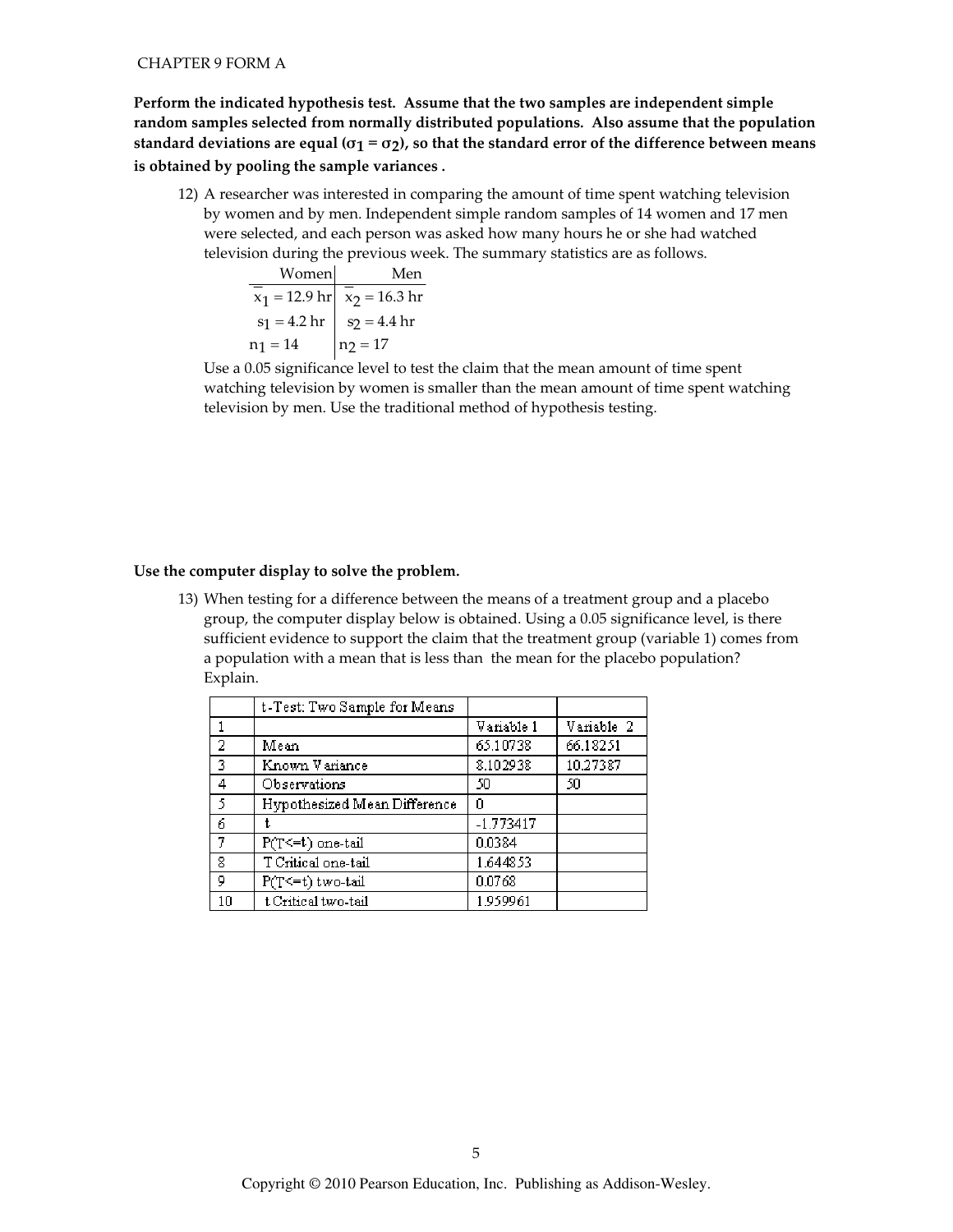The two data sets are dependent. Find  $\overline{d}$  to the nearest tenth.

| 14) $\frac{A}{B}$ $\frac{70}{22}$ $\frac{67}{24}$ $\frac{56}{29}$ $\frac{53}{25}$ |         |         |         |
|-----------------------------------------------------------------------------------|---------|---------|---------|
| A) 46.3                                                                           | B) 37.0 | C) 48.1 | D) 22.2 |

Assume that you want to test the claim that the paired sample data come from a population for which the mean difference is  $\mu_d = 0$ . Compute the value of the t test statistic. Round intermediate calculations to four decimal places as needed and final answers to three decimal places as needed.

$$
\begin{array}{r|rrrrrr}\n\text{(b)} & \frac{\times}{9} & \frac{33}{3} & \frac{30}{2} & \frac{27}{2} & \frac{29}{3} & \frac{32}{3} & \frac{27}{3} & \frac{34}{3} & \frac{27}{26} \\
\text{(c)} & \text{(d)} & \text{(e)} & \text{(f)} & \text{(g)} & \text{(h)} & \text{(i)} \\
\text{(e)} & \text{(f)} & \text{(g)} & \text{(h)} & \text{(i)} & \text{(j)} & \text{(k)} \\
\text{(i)} & \text{(j)} & \text{(k)} & \text{(l)} & \text{(l)} & \text{(l)} & \text{(l)} & \text{(l)} & \text{(l)} \\
\text{(i)} & \text{(j)} & \text{(k)} & \text{(l)} & \text{(l)} & \text{(l)} & \text{(l)} & \text{(l)} & \text{(l)} & \text{(l)} \\
\text{(k)} & \text{(l)} & \text{(l)} & \text{(l)} & \text{(l)} & \text{(l)} & \text{(l)} & \text{(l)} & \text{(l)} & \text{(l)} \\
\text{(l)} & \text{(l)} & \text{(l)} & \text{(l)} & \text{(l)} & \text{(l)} & \text{(l)} & \text{(l)} & \text{(l)} \\
\text{(l)} & \text{(l)} & \text{(l)} & \text{(l)} & \text{(l)} & \text{(l)} & \text{(l)} & \text{(l)} & \text{(l)} & \text{(l)} & \text{(l)} & \text{(l)} & \text{(l)} & \text{(l)} \\
\text{(l)} & \text{(l)} & \text{(l)} & \text{(l)} & \text{(l)} & \text{(l)} & \text{(l)} & \text{(l)} & \text{(l)} & \text{(l)} & \text{(l)} & \text{(l)} & \text{(l)} & \text{(l)} & \text{(l)} & \text{(l)} & \
$$

Determine the decision criterion for rejecting the null hypothesis in the given hypothesis test; i.e., describe the values of the test statistic that would result in rejection of the null hypothesis.

16) Suppose you wish to test the claim that  $\mu_d$ , the mean value of the differences d for a population of paired data, is different from 0. Given a sample of  $n = 23$  and a

significance level of  $\alpha$  = 0.05, what criterion would be used for rejecting the null hypothesis?

A) Reject null hypothesis if test statistic > 1.717.

- B) Reject null hypothesis if test statistic  $> 1.717$  or  $< -1.717$ .
- C) Reject null hypothesis if test statistic  $> 2.074$  or  $< -2.074$ .
- D) Reject null hypothesis if test statistic  $> 2.069$  or  $< -2.069$ .

## Construct a confidence interval for  $\mu_d$ , the mean of the differences d for the population of paired data. Assume that the population of paired differences is normally distributed.

17) Ten different families are tested for the number of gallons of water a day they use before and after viewing a conservation video. Construct a 90% confidence interval for the mean of the differences.

| Before 33 33 38 33 35 35 40 40 40 31 |  |  |  |  |  |                        |
|--------------------------------------|--|--|--|--|--|------------------------|
| After 34 28 25 28 35 33 31 28 35 33  |  |  |  |  |  |                        |
| A) $1.8 < \mu_{\rm d} < 7.8$         |  |  |  |  |  | B) $1.5 < \mu_d < 8.1$ |
| C) $2.5 < \mu_d < 7.1$               |  |  |  |  |  | D) $3.8 < \mu_d < 5.8$ |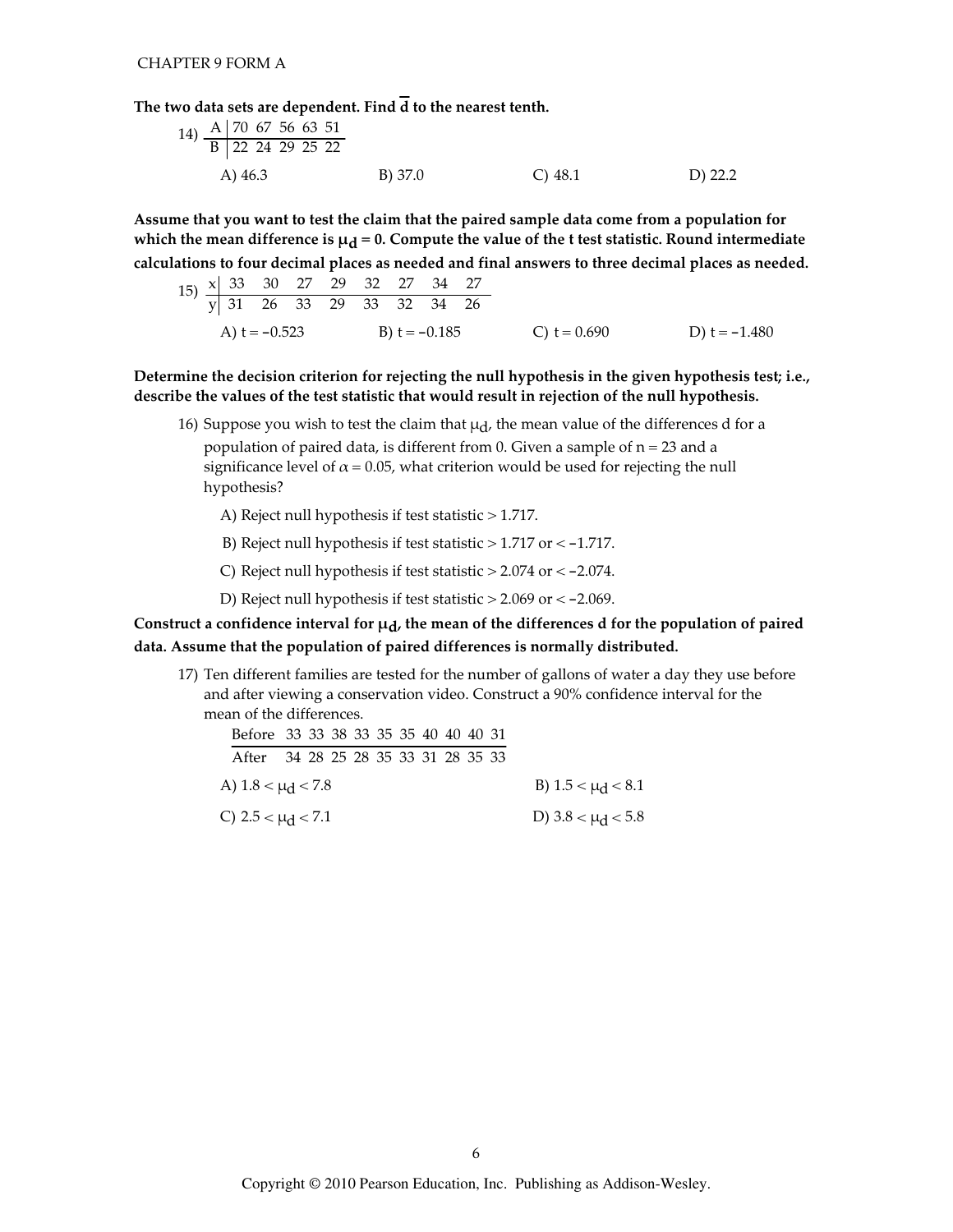Use the traditional method of hypothesis testing to test the given claim about the means of two populations. Assume that two dependent samples have been randomly selected from normally distributed populations.

18) The table below shows the weights of seven subjects before and after following a particular diet for two months.

| Subject   A B                      |  |  |  |  |
|------------------------------------|--|--|--|--|
| Before 180 188 172 193 195 168 158 |  |  |  |  |
| After 173 179 170 198 181 170 146  |  |  |  |  |

Using a 0.01 level of significance, test the claim that the diet is effective in reducing weight.

Test the indicated claim about the variances or standard deviations of two populations. Assume that both samples are independent simple random samples from populations having normal distributions.

19) A researcher obtained independent random samples of men from two different towns. She recorded the weights of the men. The results are summarized below:

| Town A           | Town B           |
|------------------|------------------|
| $n_1 = 41$       | $n_{2} = 21$     |
| $x_1 = 165.1$ lb | $x_2 = 159.5$ lb |
| $s_1 = 34 lb$    | $s_2 = 29$ lb    |

Use a 0.05 significance level to test the claim that there is more variation in weights of men from town A than in weights of men from town B.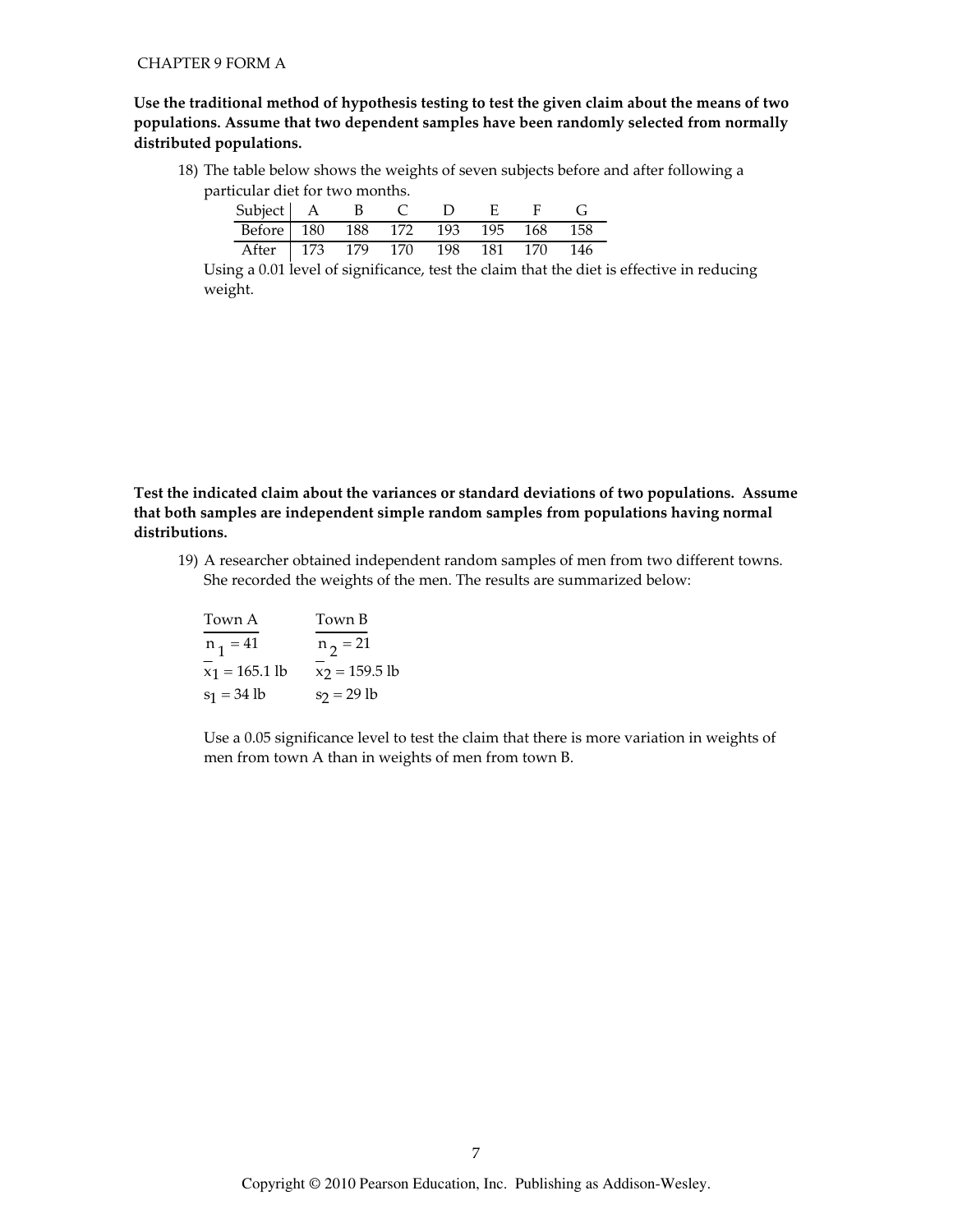20) Test scores for random samples of students from two different schools were recorded. The summary statistics are given below.

| School A     | School B     |
|--------------|--------------|
| $n = 31$     | $n = 25$     |
| $x_1 = 63.7$ | $x_2 = 59.2$ |
| $s_1 = 4.7$  | $s_2 = 4.62$ |

Use a 0.05 significance level to test the claim that the standard deviation of test scores for students from school A is different from the standard deviation of test scores for students from school B.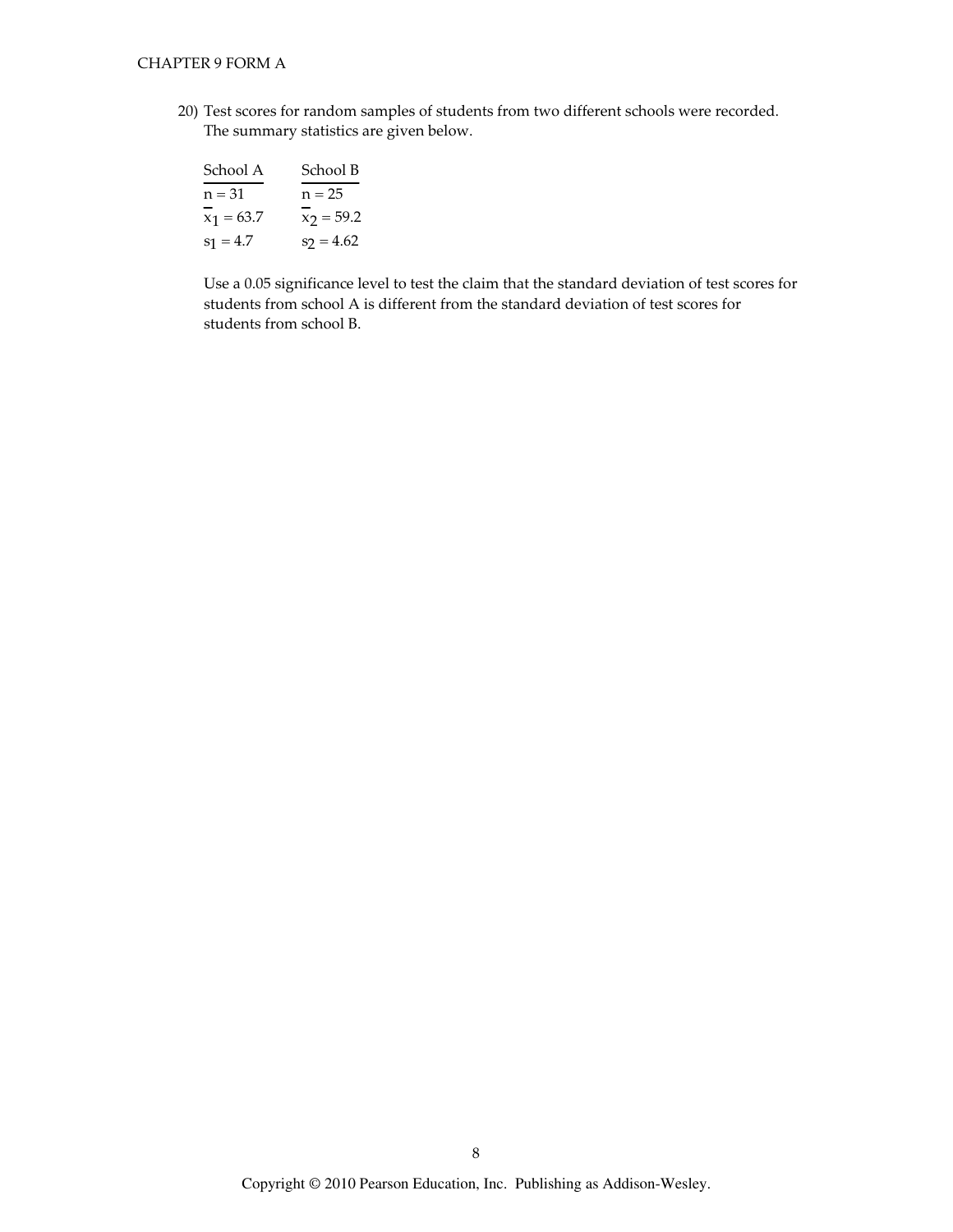- 1) Independent samples are not related in any way. Dependent samples are related. Examples will vary. One answer follows. Independent: Two groups of people, each group trying a different weight loss program. Dependent: Same participants in a special diet program with before and after weight measurements.
- $2)$  A
- $3)$  D
- $4)$  C
- $5) B$
- 6) B
- $7) B$

```
8) H<sub>0</sub>: p_1 = p_2.
                                            H<sub>1</sub>: p_1 ≠ p_2.
```

```
Test statistic: z = 3.19.
                                  Critical values: z = \pm 2.575.
```
Reject the null hypothesis. There is sufficient evidence to warrant rejection of the claim that the proportion of smokers in the two age groups is the same.

- 9) A
- 10) H<sub>0</sub>:  $\mu_1 = \mu_2$ 
	- $H_1: \mu_1 \neq \mu_2$

Test statistic:  $t = 2.248$ 

 $0.02 < P$ -value < 0.05 (by Table A-3); P-value = 0.0269 (by STATDISK & TI-84+ calulator) Do not reject  $H_0$ . At the 2% significance level, there is not sufficient evidence to warrant rejection of the claim that the mean response time for company A is the same as the mean response time for company B.

 $11)$  C

12) H<sub>0</sub>:  $\mu_1 = \mu_2$ 

H<sub>1</sub>: μ<sub>1</sub> < μ<sub>2</sub>

Test statistic:  $t = -2.185$ 

Critical value:  $t = -1.699$ 

Reject  $H_0$ . At the 5% significance level, there is sufficient evidence to support the claim that the mean amount of time spent watching television by women is smaller than the mean amount of time spent watching television by men.

- 13) Yes, the P-value for a one-tail test is 0.0384, which is smaller than the significance level of 0.05. There is sufficient evidence to support the claim that the mean for the treatment group is smaller than the mean for the placebo group.
- 14) B
- 15) A
- 16) C
- 17) A
- 18) H<sub>0</sub>:  $\mu$ <sub>d</sub> = 0. H<sub>1</sub>:  $\mu$ <sub>d</sub> > 0.

Test statistic  $t = 1.954$ . Critical value:  $t = 3.143$ .

Fail to reject  $H_0$ . There is not sufficient evidence to support the claim that the diet is effective in reducing weight.

- 19) H<sub>0</sub>:  $\sigma_1 = \sigma_2$  H<sub>1</sub>:  $\sigma_1 > \sigma_2$ 
	- Test statistic:  $F = 1.3746$ .

Upper critical F value: 1.9938 (by Table A-5).

P-value =  $0.2250$  (by STATDISK & TI-84+ calculator).

Fail to reject the null hypothesis. There is not sufficient evidence to support the claim that there is more variation in weights of men from town A than in weights of men from town B.